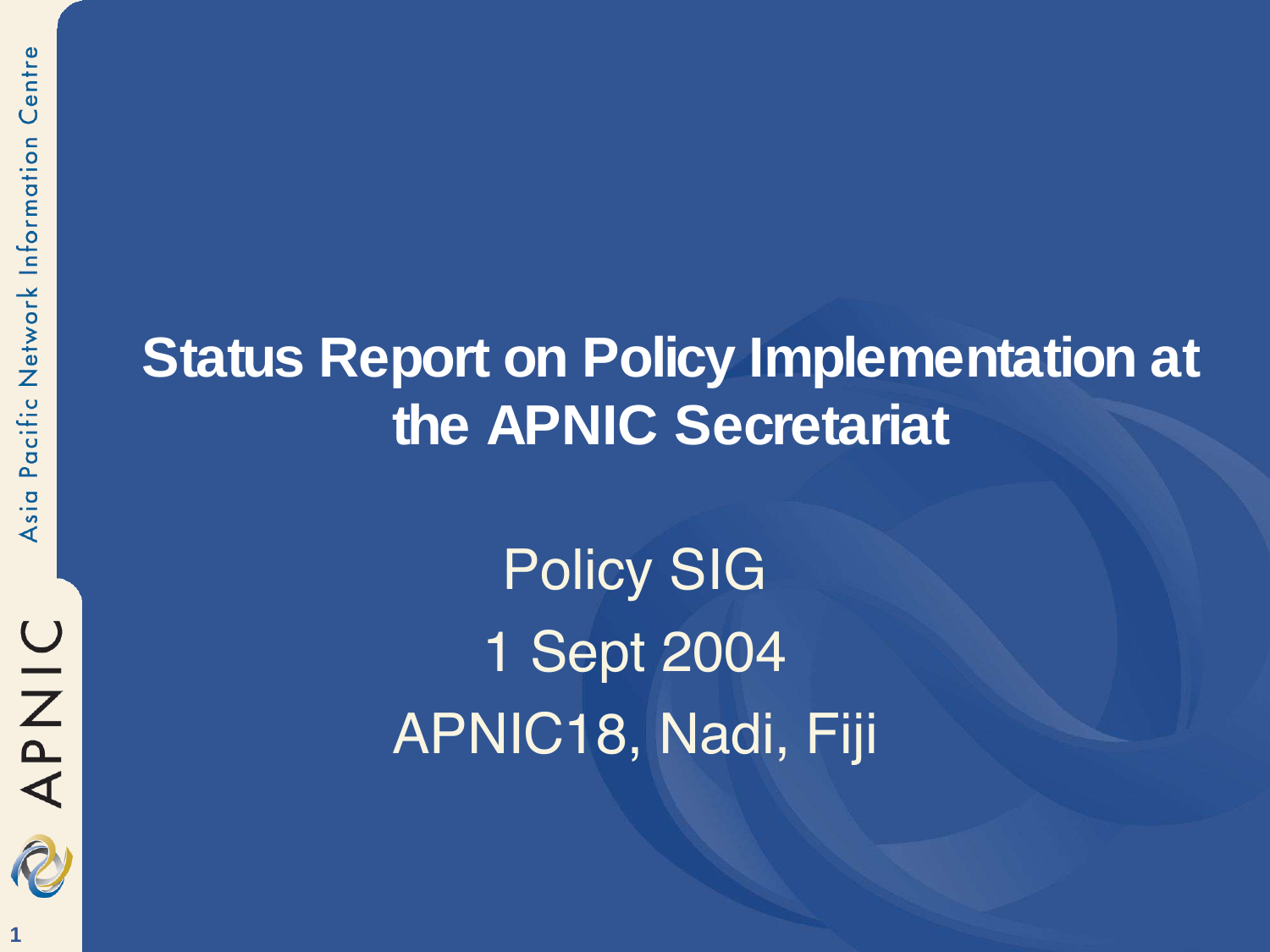# **SIG reference pages**



∢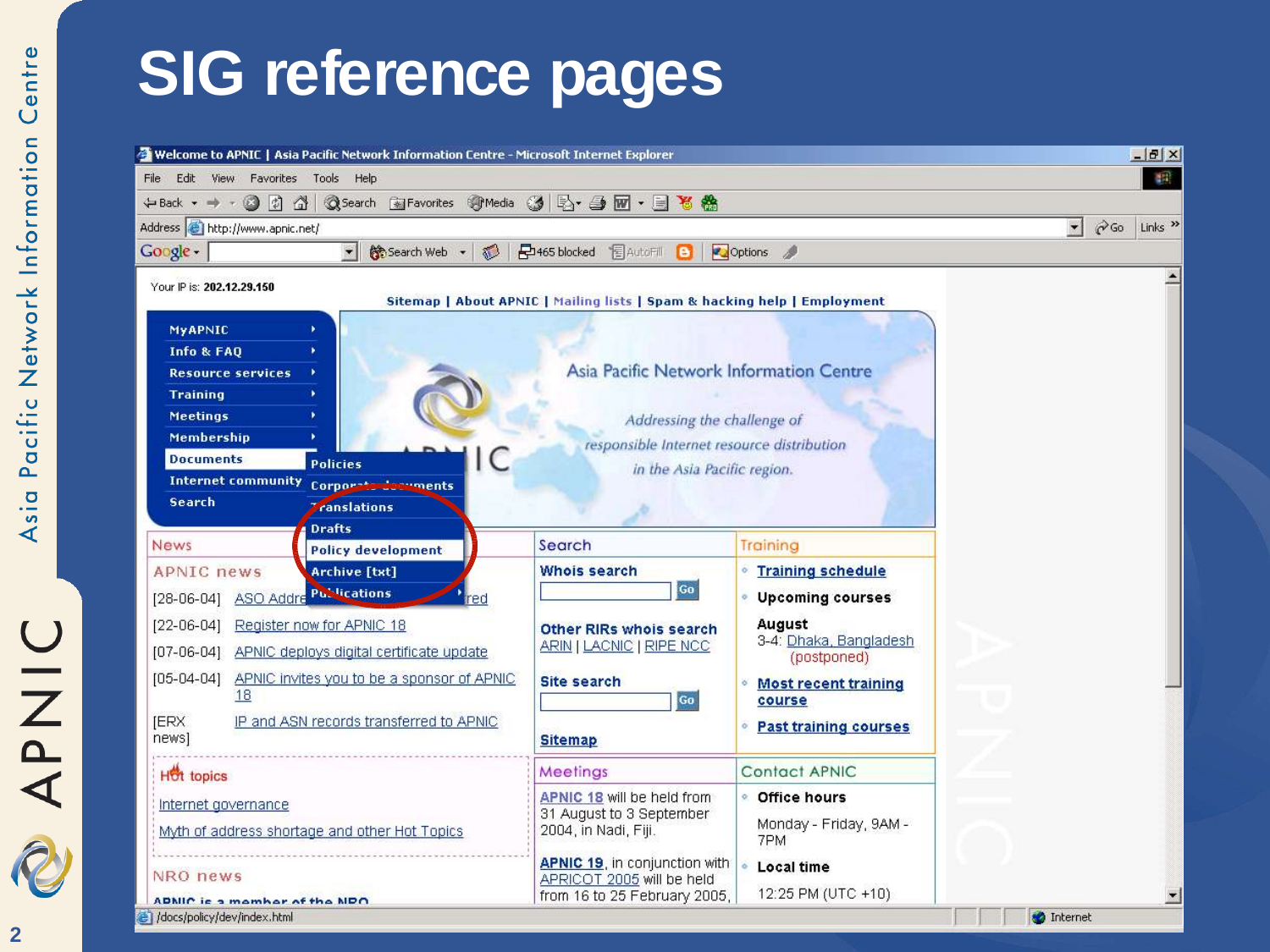### **Current SIG reference pages**

| File Edit<br>View Favorites Tools Help |                                                                                                                               |                                                                                      |                              | 粗                         |
|----------------------------------------|-------------------------------------------------------------------------------------------------------------------------------|--------------------------------------------------------------------------------------|------------------------------|---------------------------|
|                                        | ↓Back · → • ◎ ② △ ◎Search 图Favorites ③Media ③ 邑· 鱼 回 • 目 も &                                                                  |                                                                                      |                              | Links <sup>&gt;&gt;</sup> |
| Google -                               | Address <b>&amp;</b> http://www.apnic.net/docs/policy/proposals/index.html<br><del>除</del> Search Web →<br>50<br>$\mathbf{r}$ | 日 465 blocked 图 AutoFill 日<br>Options /                                              | $\hat{\alpha}$ Go<br>$\vert$ |                           |
|                                        |                                                                                                                               |                                                                                      |                              | $\overline{\phantom{0}}$  |
| <b>MyAPNIC</b>                         | <b>APNIC policy proposals</b>                                                                                                 |                                                                                      |                              |                           |
| Info & FAQ                             |                                                                                                                               |                                                                                      |                              |                           |
| <b>Resource services</b>               | <b>Current proposals</b>                                                                                                      |                                                                                      |                              |                           |
| <b>Training</b>                        | Proposal reference                                                                                                            | Description                                                                          |                              |                           |
| <b>Meetings</b>                        | prop-003-y002                                                                                                                 | Policy for mirroring on IRR                                                          |                              |                           |
| Membership                             | prop-004-y001                                                                                                                 | Lame Delegation cleanup revised                                                      |                              |                           |
| <b>Documents</b>                       | prop-005-y002                                                                                                                 | Internet Assigned Numbers Authority (IANA) policy for allocation of                  |                              |                           |
| Internet community                     |                                                                                                                               | IPv6 blocks to Regional Internet Registries                                          |                              |                           |
| Search                                 | prop-007-v001                                                                                                                 | Privacy of customer assignment records                                               |                              |                           |
| Home                                   | prop-008-y001                                                                                                                 | IANA IPv4 resource request procedures                                                |                              |                           |
|                                        | prop-013-v001                                                                                                                 | LIRs to manage multiple discreet networks under a single APNIC<br>membership         |                              |                           |
|                                        | prop-017- $v$ 001                                                                                                             | Recovery of unused address space                                                     |                              |                           |
|                                        | prop-018-v001                                                                                                                 | Protecting historical records in the APNIC Whois Database                            |                              |                           |
|                                        | prop-019-v001                                                                                                                 | A proposal for whois database query                                                  |                              |                           |
|                                        | prop-020-y001                                                                                                                 | Application of the HD ratio to IPv4                                                  |                              |                           |
|                                        | prop-021-v001                                                                                                                 | Expansion of the initial allocation space for existing IPv6 address<br>space holders |                              |                           |
|                                        | prop-022-v001                                                                                                                 | A proposal to abolish redundant charges in IPv6 allocations.                         |                              |                           |
|                                        | prop-023-v001                                                                                                                 | A proposal to prevent the routing of "dark" address space                            |                              |                           |
|                                        | prop-024-v001                                                                                                                 | Changing NIR fee structure                                                           |                              |                           |
|                                        | prop-025-v001                                                                                                                 | Proposal on IPv6 IRR service at APNIC                                                |                              |                           |

**O** Internet

http://www.apnic.net/docs/policy/proposals

**UINAR**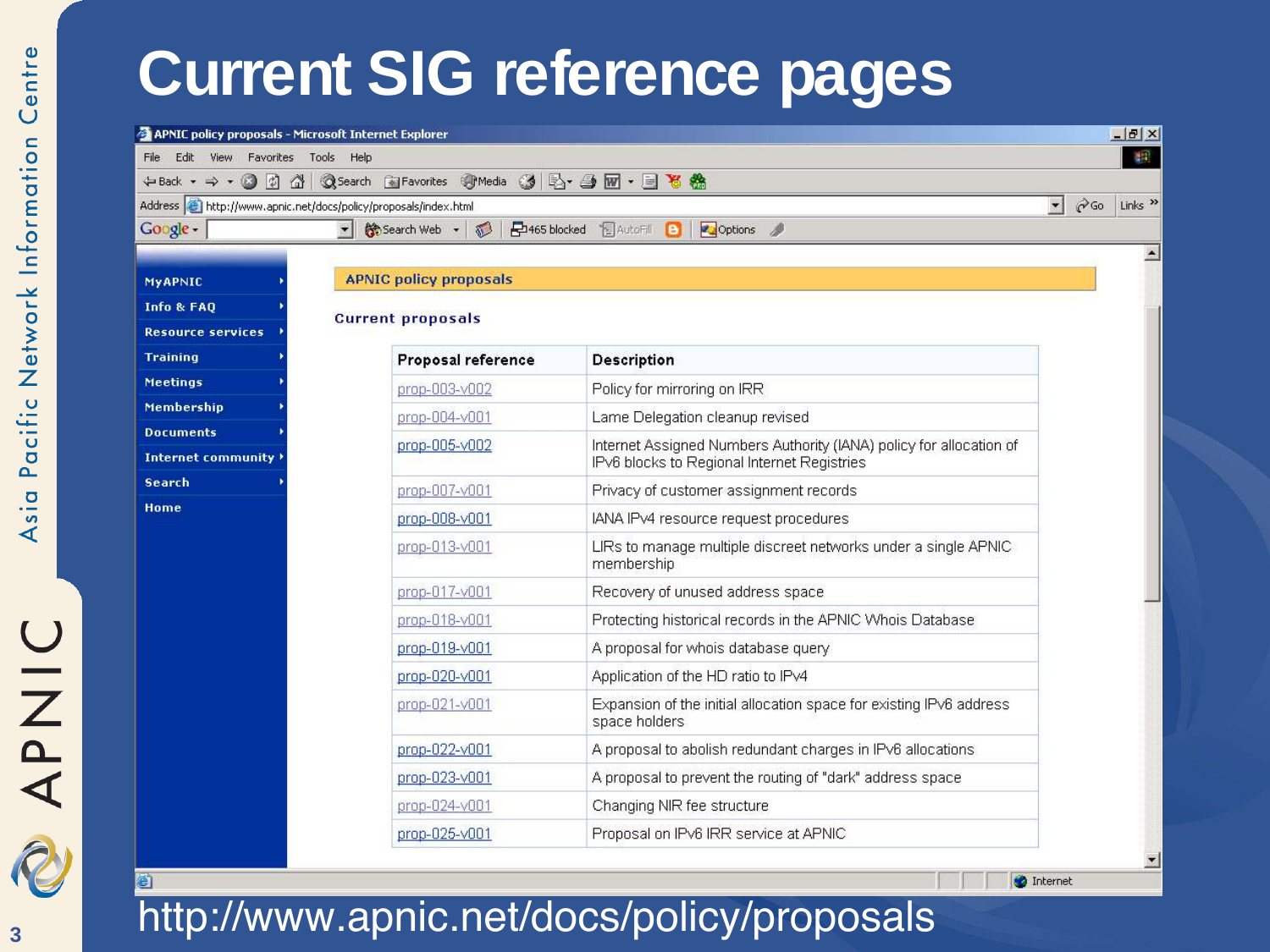## **Archived SIG reference pages**

|                                                                     | APNIC policy proposal archive - Microsoft Internet Explorer           |                                                                                                                       |                                      |                      |                  | $-10 X $                  |
|---------------------------------------------------------------------|-----------------------------------------------------------------------|-----------------------------------------------------------------------------------------------------------------------|--------------------------------------|----------------------|------------------|---------------------------|
| Edit<br>View Favorites Tools<br>File                                | Help                                                                  |                                                                                                                       |                                      |                      |                  | $\mathbb{R}^3$            |
|                                                                     | ←Back ← → • ◎ ② △ ◎Search 图Favorites ③Media ③ 图 • 图 ■ • 图 ■ 卷 ●       |                                                                                                                       |                                      |                      |                  |                           |
| Address the http://www.apnic.net/docs/policy/proposals/archive.html |                                                                       |                                                                                                                       |                                      | $\blacktriangledown$ | $\mathcal{O}$ Go | Links <sup>&gt;&gt;</sup> |
| Google -                                                            | <del>M</del> Search Web ▼<br>$\circled{}$<br><sup>2</sup> 465 blocked | 图 AutoFill<br>Options /<br>$\lceil \cdot \rceil$                                                                      |                                      |                      |                  |                           |
| <b>MyAPNIC</b>                                                      | <b>APNIC policy proposal archive</b>                                  |                                                                                                                       |                                      |                      |                  | $\left  \bullet \right $  |
| <b>Info &amp; FAQ</b>                                               | Previous proposals                                                    |                                                                                                                       |                                      |                      |                  |                           |
| <b>Resource services</b>                                            |                                                                       |                                                                                                                       |                                      |                      |                  |                           |
| <b>Training</b>                                                     | The proposals listed below have been closed.                          |                                                                                                                       |                                      |                      |                  |                           |
| <b>Meetings</b><br><b>Membership</b>                                | Proposal reference                                                    | Description                                                                                                           | <b>Status</b>                        |                      |                  |                           |
| <b>Documents</b>                                                    | prop-001-y001                                                         | Policy process modification                                                                                           | Implemented                          |                      |                  |                           |
| Internet community $\rightarrow$                                    | prop-002-y001                                                         | Documentation policy                                                                                                  | Implemented                          |                      |                  |                           |
| Search<br>Home                                                      | prop-003-y001                                                         | Policy for mirroring on IRR                                                                                           | Superseded by<br>prop-003-y002       |                      |                  |                           |
|                                                                     | prop-006-y001                                                         | Supporting historical resource transfers                                                                              | Implemented                          |                      |                  |                           |
|                                                                     | prop-009-v001                                                         | Delegation of 2.0.0.2.ip6.arpa                                                                                        | Not implemented                      |                      |                  |                           |
|                                                                     | prop-010-v001                                                         | Protecting resource records in APNIC Whois<br>Database                                                                | Implemented                          |                      |                  |                           |
|                                                                     | prop-011-y001                                                         | IXP assignments                                                                                                       | Implemented<br>consensus<br>elements |                      |                  |                           |
|                                                                     | prop-012-v001                                                         | Improving reliability of IRR database                                                                                 | Not implemented                      |                      |                  |                           |
|                                                                     | prop-014-y001                                                         | A proposal to lower the IPv4 minimum allocation<br>size and initial allocation criteria in the Asia<br>Pacific region | Implemented                          |                      |                  |                           |
|                                                                     | prop-015-y001                                                         | Should APNIC allocate global unicast IPv6<br>address space to 'unconnected' networks?                                 | Implemented                          |                      |                  |                           |
|                                                                     | prop-016-y001                                                         | IPv6 allocations to organisations with existing<br>IPv4 infrastructure                                                | Superseded by<br>prop-016-v002       |                      |                  |                           |
|                                                                     | prop-016-y002                                                         | IPv6 allocations to organisations with existing                                                                       | Implemented                          |                      |                  | $\mathbf{r}$              |
| 画                                                                   |                                                                       |                                                                                                                       |                                      | <b>O</b> Internet    |                  |                           |

http://www.apnic.net/docs/policy/proposals/archive.html

**4**

**UINAR**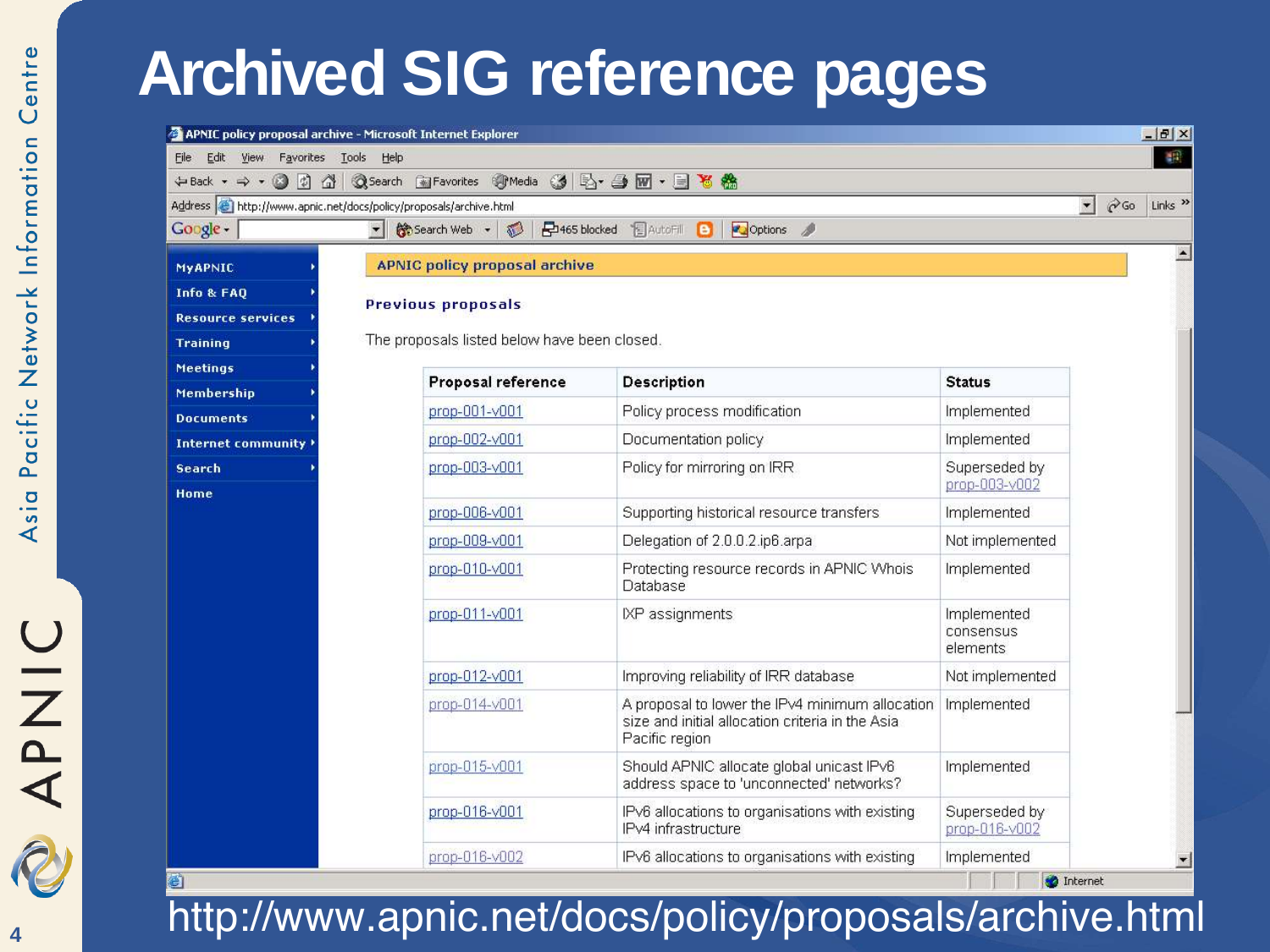# UINAR

#### **5**

# **Implemented policies**

- Implemented 14 May '04
	- prop-015-v001 IPv6 allocations to 'unconnected' networks
		- Providing other criteria for initial allocation are met
- Implemented 16 Aug '04
	- prop-014-v001 minimum allocation size /21 and changed initial allocation criteria
		- Have used a /23 or plan to use as /23 immediately
		- Demonstrate plan for /22 in one years time
		- Agree to renumber from previously deployed space
	- prop-016-v002 IPv6 allocations to IPv4 networks
		- Uses existing IPv4 infrastructure as a basis for justifying size of IPv6 allocation
		- Counts "assignments" as /48's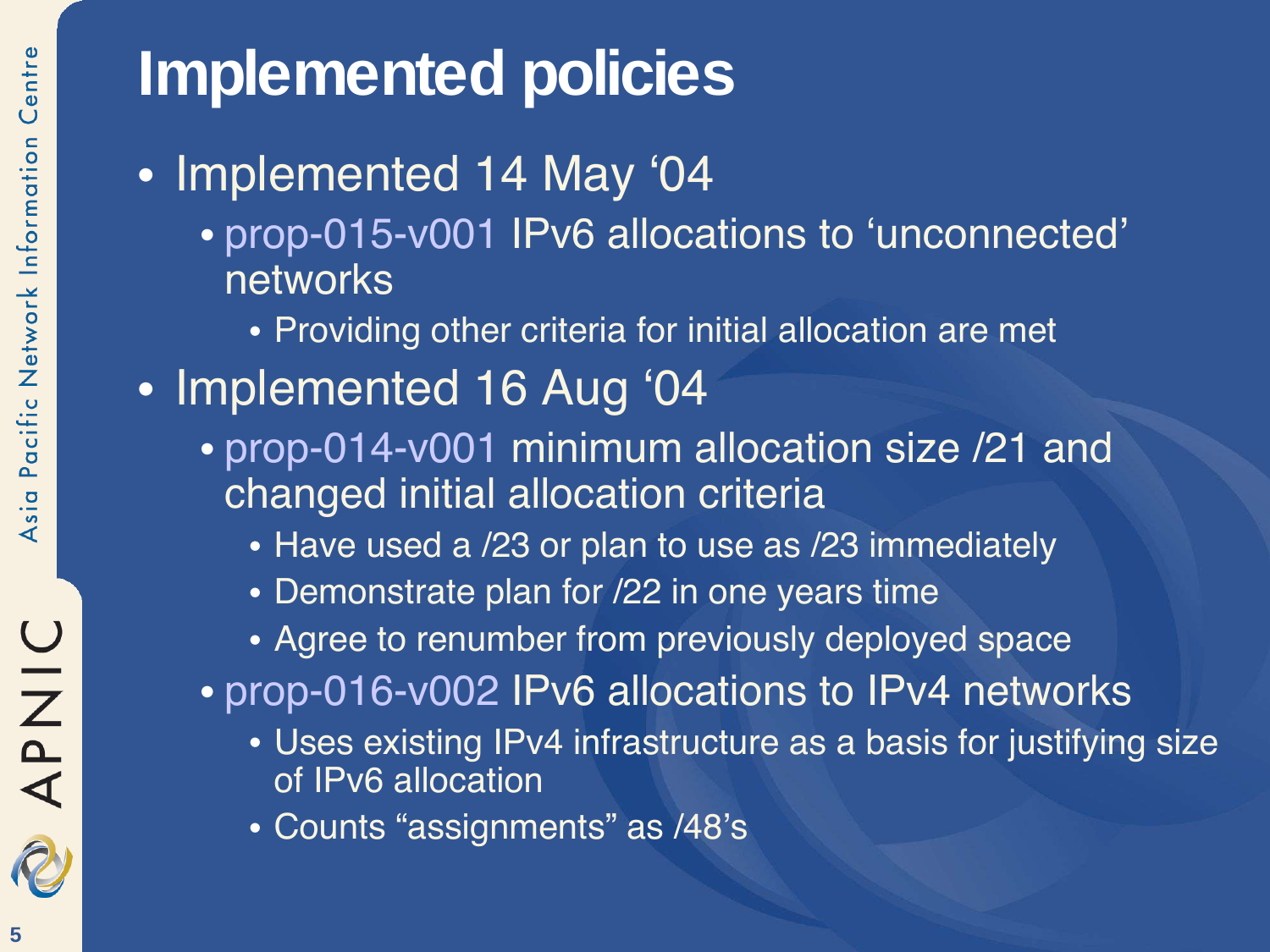### **Implemented: prop-014-v001 Lowering the min alloc and criteria**

|                                                                         | prop-014-v001: A proposal to lower the IPv4 minimum allocation size and initial allocation crit - Microsoft Internet Explorer |                                          |                                                                                                                                               | $   \times$                                               |
|-------------------------------------------------------------------------|-------------------------------------------------------------------------------------------------------------------------------|------------------------------------------|-----------------------------------------------------------------------------------------------------------------------------------------------|-----------------------------------------------------------|
| Edit<br>View<br>Favorites<br>Tools<br>File                              | Help                                                                                                                          |                                          |                                                                                                                                               | $\mathbb{H}^1$                                            |
| 00<br>$\Delta$<br>← Back →                                              | ◎Search 图Favorites ③Media ③ 图· ③ 回· 目 <sup>3</sup> 8 &                                                                        |                                          |                                                                                                                                               |                                                           |
| Address   http://www.apnic.net/docs/policy/proposals/prop-014-v001.html |                                                                                                                               |                                          |                                                                                                                                               | $\vert$<br>$\hat{\alpha}$ Go<br>Links <sup>&gt;&gt;</sup> |
| Google -                                                                | $\overline{\phantom{a}}$<br><b>Bo</b> Search Web → 3                                                                          | P1465 blocked <b>E</b> AutoFill <b>B</b> | Options                                                                                                                                       |                                                           |
| MyAPNIC                                                                 | <b>Proposal history</b>                                                                                                       |                                          |                                                                                                                                               | $\blacktriangle$                                          |
| <b>Info &amp; FAQ</b>                                                   | Activity                                                                                                                      | Date                                     | <b>Status</b>                                                                                                                                 |                                                           |
| <b>Resource services</b>                                                | Posting to mailing list                                                                                                       | 19 January 2004                          | <b>Announced</b>                                                                                                                              |                                                           |
| <b>Training</b>                                                         |                                                                                                                               |                                          |                                                                                                                                               |                                                           |
| Meetings                                                                | Presentation at APNIC<br>meeting                                                                                              | 26 February 2004                         | Approved by consensus at APNIC 17                                                                                                             |                                                           |
| Membership                                                              |                                                                                                                               |                                          | · Presentation [ppt   pdf]<br>· Policy SIG minutes [html]<br>· AMM minutes [html]                                                             |                                                           |
| <b>Documents</b>                                                        |                                                                                                                               |                                          |                                                                                                                                               |                                                           |
| Internet community $\rightarrow$                                        |                                                                                                                               |                                          |                                                                                                                                               |                                                           |
| <b>Search</b>                                                           | Comment period on                                                                                                             | 8 March 2004                             | Announced                                                                                                                                     |                                                           |
| Home                                                                    | mailing list                                                                                                                  |                                          | Comments closed 3 May 2004                                                                                                                    |                                                           |
|                                                                         | EC endorsement                                                                                                                | 14 May 2004                              | Endorsed<br>◎ EC minutes                                                                                                                      |                                                           |
|                                                                         | Draft document review.<br>period                                                                                              | 15 July 2004                             | Draft policy document<br>· Policies for IPv4 address space<br>management in the Asia Pacific region<br>Document review closed 11 August 2004. |                                                           |
|                                                                         | Implemented                                                                                                                   | 16 August 2004                           | Policy active<br>Final documentation<br>· Policies for IPv4 address space<br>management in the Asia Pacific region                            |                                                           |

**O** Internet

**6**

画

OINAC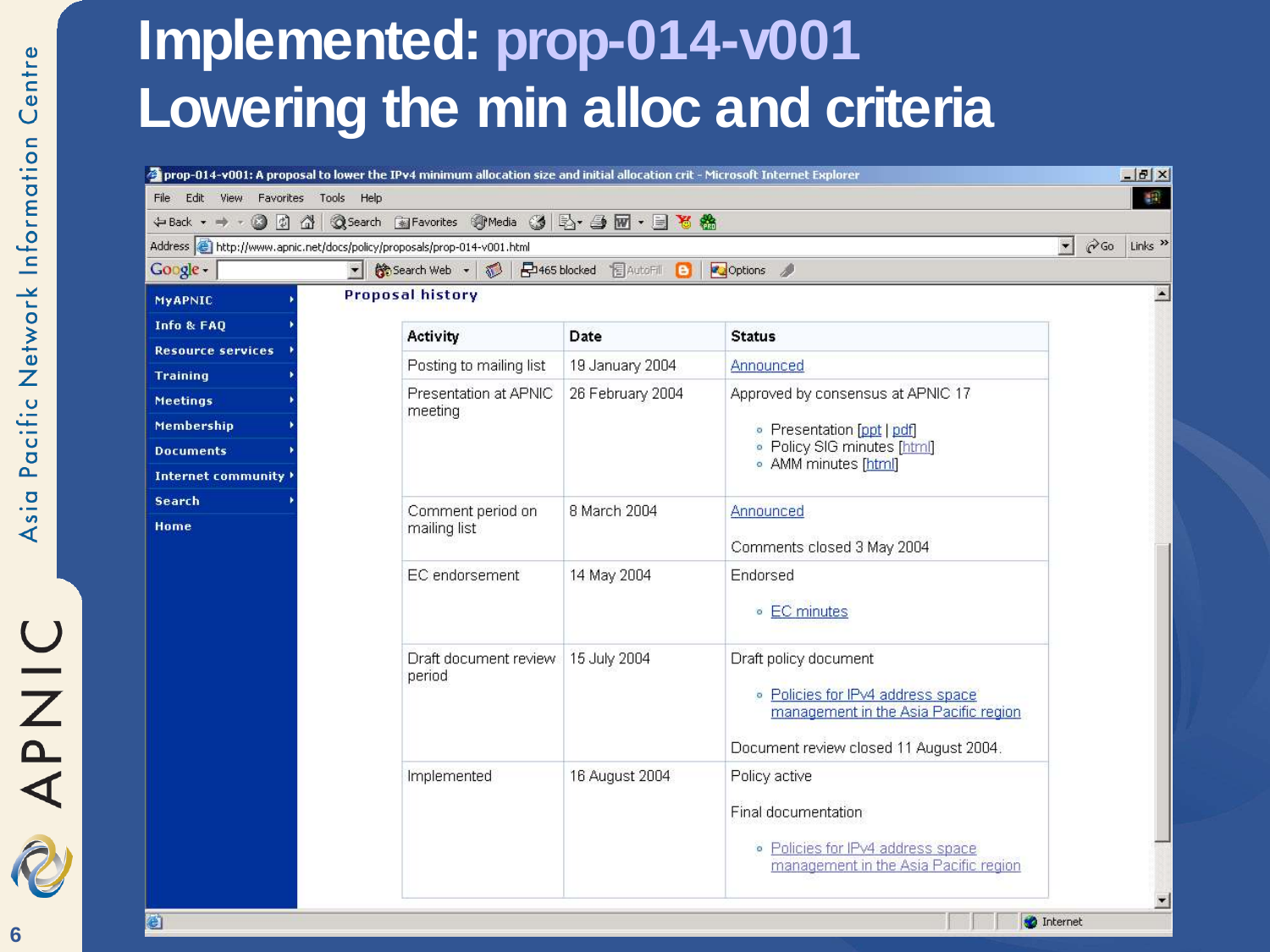# **Implementation** 3<sup>rd</sup> quarter

- Implementation end Sep '04
	- prop-007-v001 Privacy of customer assignment records
		- By default, customer assignment and suballocation records will be hidden
		- Need to actively publish records
		- MyAPNIC will have tool available to make 'public'
	- prop-004-v001 Lame delegation cleanup
		- Authorises Secretariat to test for and disable, lame DNS reverse delegations



APNIC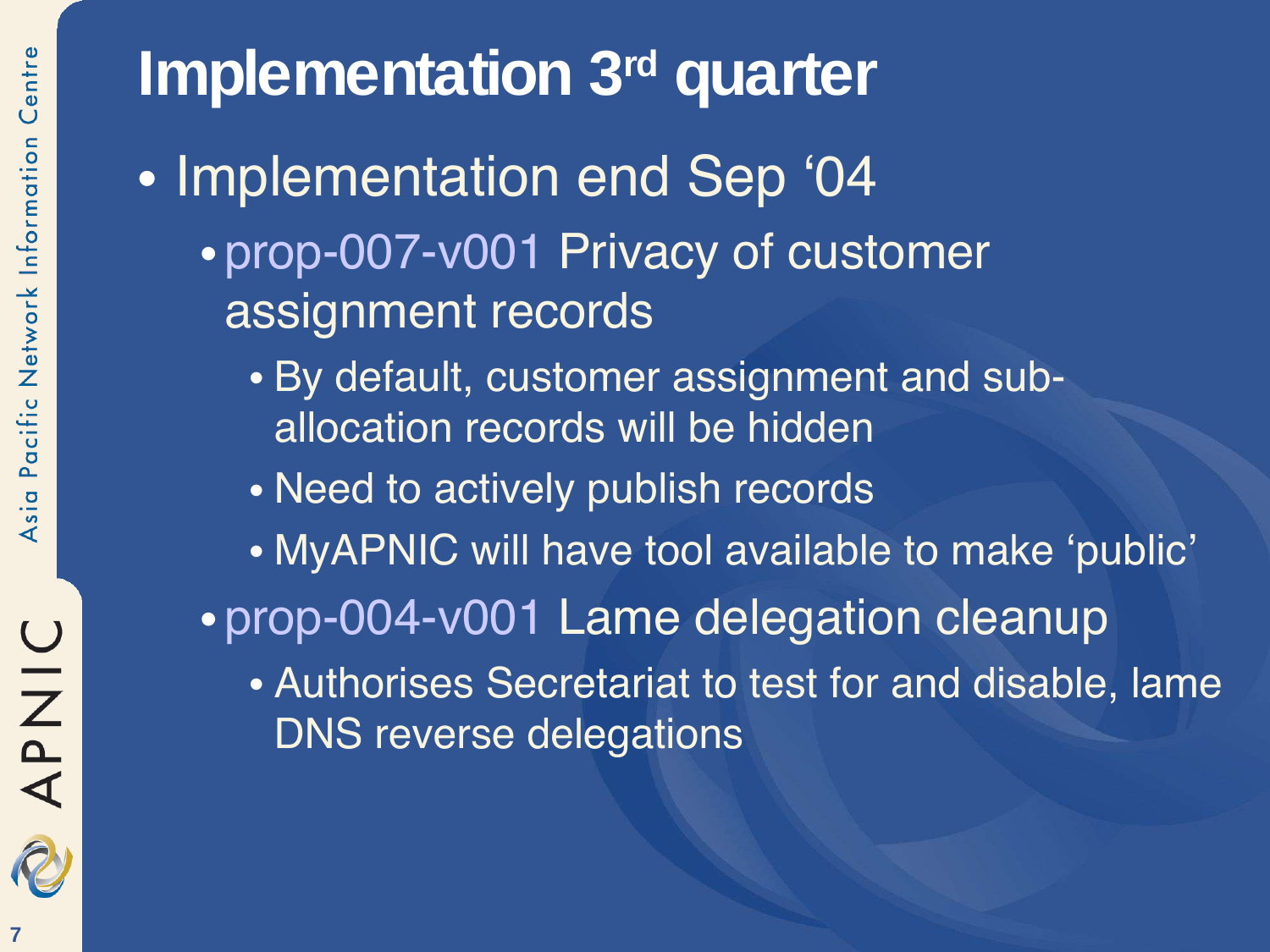# **Implementation 4<sup>th</sup> quarter**

- Implementations Dec '04
	- prop-017-v001 Recovering unused address space
		- Applies to 'historical' address space which is managed by APNIC but not covered by membership agreement
	- prop-018-v001 Protecting historical records in APNIC Whois database
		- 'Historical' records will be protected with 'APNIC-HM' maintainers
		- Account fee charged for updating records



APNIC

S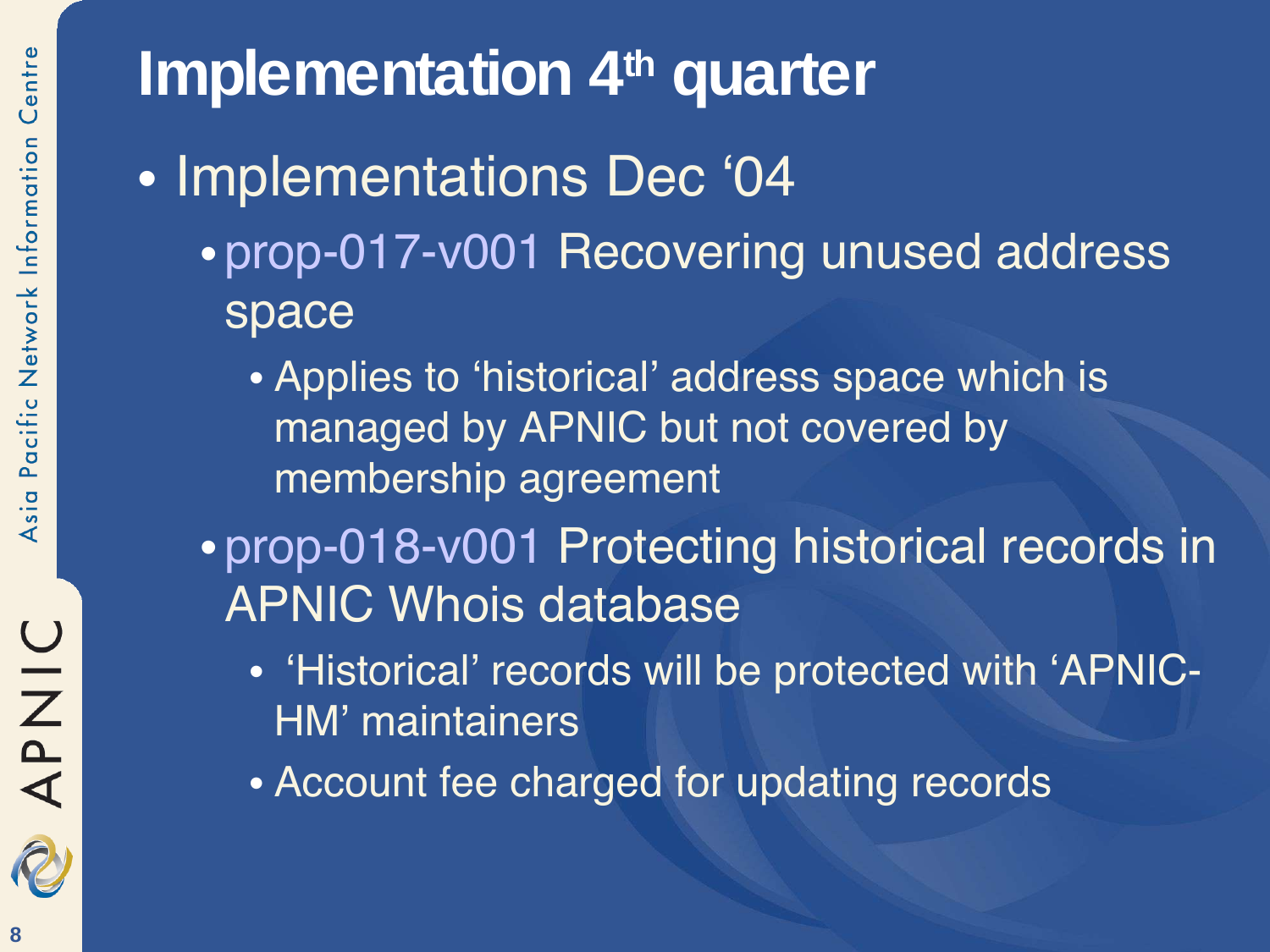## **Implementation ongoing**

- Global policy
	- prop-008-v001 IANA IPv4 resource request procedures
		- Consensus in all RIR communities and approved as policy according to the policy development processes of each region
		- Forwarded to ASO for approval on 19 August 2004
		- Once approved ASO will forward to ICANN board for ratification